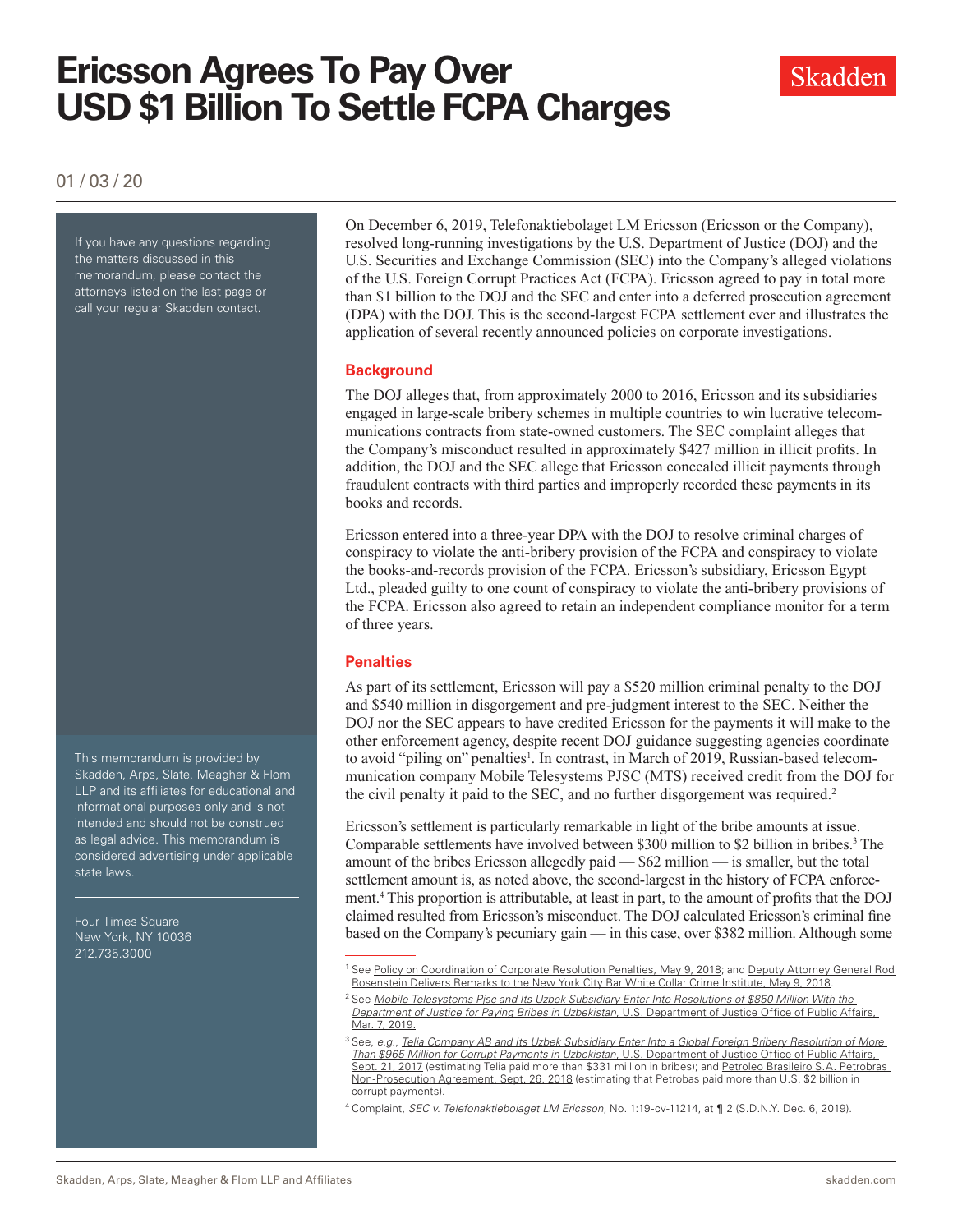### **Ericsson Agrees To Pay Over USD \$1 Billion To Settle FCPA Charges**

 $exceptions exist<sub>5</sub>$ <sup>5</sup> the DOJ's reliance on pecuniary gain to calculate a company's criminal fine is not unusual. This case, therefore, demonstrates how even relatively smaller bribes can result in large settlements, particularly when those bribes allow a company to win lucrative contracts. Ericsson's criminal fine was also increased because the DOJ found that numerous "high-level personnel of the organization participated in, condoned, or [were] willfully ignorant of the offense."6 Notably, the DOJ counted regional and country executives — not merely senior executives or Board members at headquarters — as "high-level personnel" for the purpose of calculating Ericsson's fine.

The \$540 million in disgorgement that Ericsson agreed to pay as part of its settlement with the SEC is also a function of Ericsson's profits. Taking into account additional misconduct in Saudi Arabia that is not included in the criminal charges, the SEC determined that Ericsson should pay \$427 million in profits plus pre-judgment interest. This disgorgement amount is itself among the largest in FCPA history. Although the SEC did not explain how Ericsson's profits were calculated or indicate whether Ericsson entered into a tolling agreement with the SEC, the SEC's complaint describes illicit activity dating as far back as 2011 — several years outside the five-year statute of limitations that applies to disgorgements under *Kokesh v. SEC*. 7 Notably, the settlement was announced just one month after the Supreme Court agreed to consider whether the SEC has the authority to obtain disgorgement at all.8

#### **Cooperation and Remediation Credit**

Ericsson did not earn full credit for cooperation and remediation and received only a 15% reduction in its fine, as opposed to the full 25% reduction available under the FCPA Corporate Enforcement Policy. Although the DOJ acknowledged Ericsson's numerous efforts to cooperate with the government's investigation, it nonetheless granted Ericsson only partial credit for its efforts because the Company purportedly failed to disclose allegations of corruption with respect to two relevant matters, produced certain materials late and failed adequately to discipline certain employees.9

<sup>7</sup> 137 S.Ct. 1635 (2017).

<sup>8</sup> *Liu v. SEC*, No. 18-1501, 2019 WL 5659111, at \*1 (U.S. Nov. 1, 2019).

In recent months, the DOJ has drawn attention to untimely productions of documents with increasing frequency. Ericsson is the fifth company in 2019 that received only a partial-credit award due at least in part to purported failure to produce materials in a timely manner. The Ericsson settlement underscores the U.S. enforcement authorities' cooperation expectations and the importance of planning ahead and working diligently and proactively with the DOJ in providing requested information.

Even if a company intends to cooperate fully with investigating agencies throughout an enforcement action, producing documents and data located overseas may raise difficult data privacy issues. Although the FCPA Corporate Enforcement Policy provides that a company whose ability to produce documents is restricted by local data privacy laws may still be eligible for full credit, the company "bears the burden of establishing the prohibition" and must "work diligently to identify all available legal bases to provide such documents" through alternative means.10 Similarly, companies subject to more employee-friendly labor laws may find it difficult to meet the DOJ's and the SEC's expectations with respect to remediation. Ericsson, for example, was cited for its failure to adequately discipline employees, even though the DPA itself reflects that numerous culpable employees left the Company prior to finalizing the settlement.

#### **Corporate Monitorship**

Although Ericsson's large monetary settlement is somewhat unusual, the three-year corporate monitorship imposed on the company is consistent with both DOJ guidance and previous FCPA resolutions with other telecommunications companies, including MTS and Netherlands-based VimpelCom. Since 2013, one in three companies that resolved an FCPA investigation with the DOJ or the SEC through a plea agreement or settlement was required to retain an independent compliance monitor. Most of these companies were headquartered outside the U.S.

The Ericsson case serves as a reminder that corporate monitorships — despite being widely acknowledged as highly disruptive to a company's normal operations — are still prescribed by U.S. enforcement agencies because of their perceived effectiveness, especially in reducing recidivism. It is therefore imperative for a company to commit to strengthening its FCPA compliance program and to ensure its program will be seen by the DOJ as effective, as soon as compliance issues or internal controls weaknesses are identified.<sup>11</sup>

<sup>5</sup> See, *e.g*., *[United States v. Mobile TeleSystems PJSC](http://www.skadden.com/-/media/files/publications/2020/01/ericsson-agrees-to-pay-over-usd-1-billion/fn5.pdf)* Deferred Prosecution Agreement at 11 4(j), 7(c) (using "the value of the unlawful payment" to calculate base fine, where subsequent action by the local government resulted in "no realized pecuniary gain to the Company as a result of the misconduct."); and [DOJ Sentencing Memo.,](http://www.skadden.com/-/media/files/publications/2020/01/ericsson-agrees-to-pay-over-usd-1-billion/fn5_2_siemenssentencingmemo.pdf) *United States v. Siemens*, at 12-13 (noting that the bribe amount was used to calculate Siemens's base fine because "calculating a traditional loss figure in a case of this magnitude, involving literally thousands of contracts over many years, would be overly burdensome, if not impossible.")

<sup>6</sup> *United States v. Telefonaktiebolaget LM Ericsson* Deferred Prosecution Agreement at ¶ 7.

<sup>9</sup> *United States v. Telefonaktiebolaget LM Ericsson* Deferred Prosecution Agreement at ¶ 4(b)-(c).

<sup>10</sup> See [9-47.120 - FCPA Corporate Enforcement Policy](https://www.justice.gov/jm/jm-9-47000-foreign-corrupt-practices-act-1977).

<sup>&</sup>lt;sup>11</sup> See, e.g., where **Dutch-based telecom company Telia was able to settle with** [the U.S. authorities](http://www.skadden.com/-/media/files/publications/2020/01/ericsson-agrees-to-pay-over-usd-1-billion/fn11_3481669.pdf) without a monitorship because of its extensive remedial measures, including "replacing all relevant members of its board and senior management and implementing a new comprehensive compliance program.'